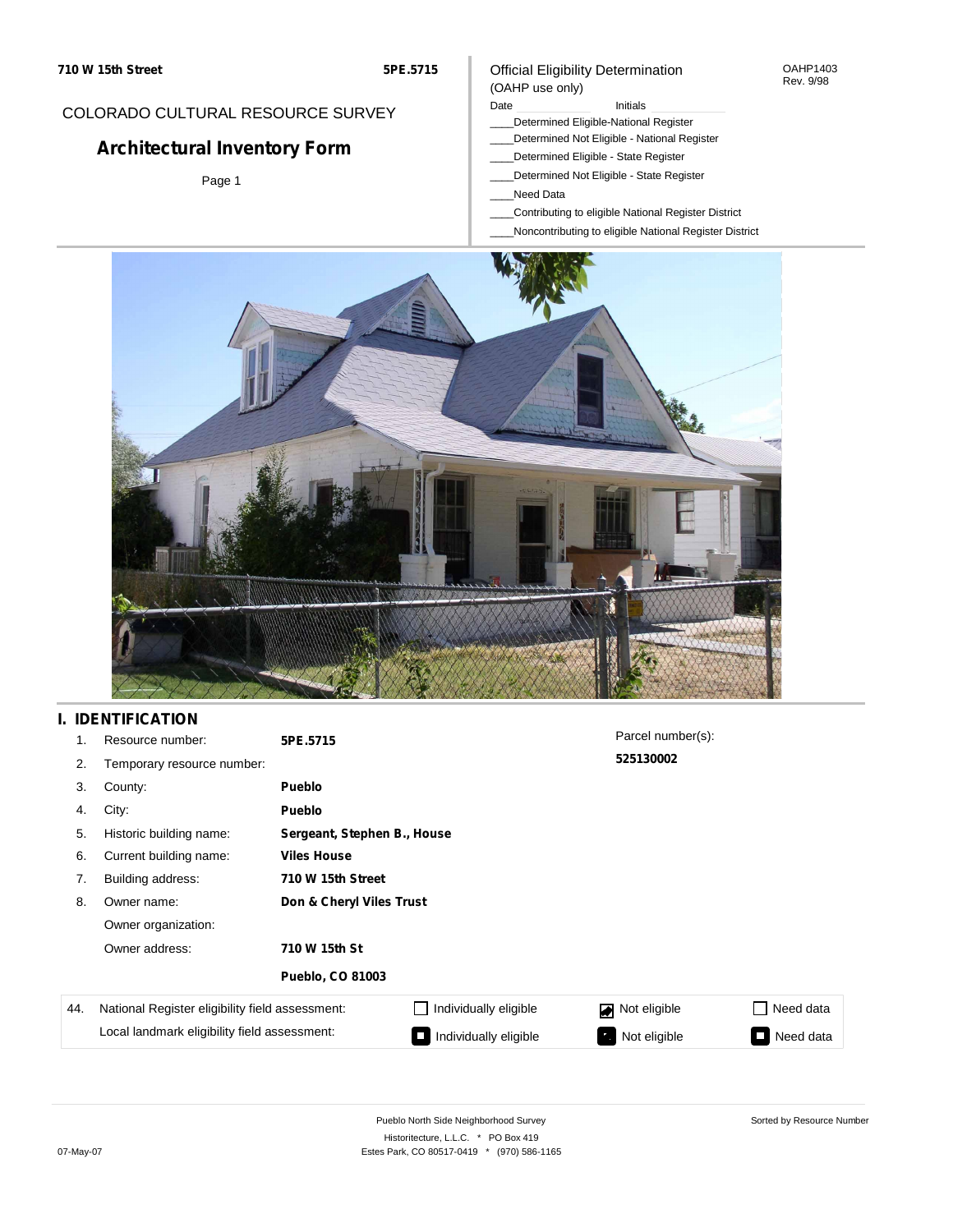Sorted by Resource Number

### **Architectural Inventory Form**

Page 2

#### **II. GEOGRAPHIC INFORMATION**

| 9.  | P.M.       |           | 6th                     |              | Township:               |       | <b>20S</b>                  |    |           |           | Range:            | 65W |         |
|-----|------------|-----------|-------------------------|--------------|-------------------------|-------|-----------------------------|----|-----------|-----------|-------------------|-----|---------|
|     |            | <b>SE</b> | 1/4                     | of <b>SE</b> | 1/4                     | of SE | 1/4                         | of | <b>NW</b> | 1/4       | of Section        |     | 25      |
|     |            |           | 10. UTM reference zone: |              | 13                      |       |                             |    |           |           |                   |     |         |
|     | Easting:   |           |                         |              | 533542                  |       |                             |    |           | Northing: |                   |     | 4236813 |
| 11. |            |           | USGS quad name:         |              | Northeast Pueblo        |       |                             |    |           | Scale:    |                   |     | 7.5     |
|     | Year:      |           |                         |              | 1974)                   |       | 1961 (Photorevised 1970 and |    |           |           |                   |     |         |
| 12. | $Lot(s)$ : |           |                         |              | Lot 2; Block 4          |       |                             |    |           |           |                   |     |         |
|     | Addition:  |           |                         |              | <b>Craig's Addition</b> |       |                             |    |           |           | Year of addition: |     | 1871    |

13. Boundary description and justification:

The boundary, as described above, contains but does not exceed the land historically associated with this property.

Metes and bounds exist:

П

### **III. ARCHITECTURAL DESCRIPTION**

| 14. | Building plan (footprint, shape):    | <b>Rectangular Plan</b>                  |                       |
|-----|--------------------------------------|------------------------------------------|-----------------------|
|     | Other building plan descriptions:    |                                          |                       |
| 15. | Dimensions in feet (length x width): | 936 square feet                          |                       |
| 16. | Number of stories:                   | 11/2                                     |                       |
| 17. | Primary external wall material(s):   | <b>Brick</b>                             | Other wall materials: |
|     |                                      | <b>Stucco</b>                            |                       |
| 18. | Roof configuration:                  | Hipped Roof/Gable-on-hip Roof            |                       |
|     | Other roof configurations:           |                                          |                       |
| 19. | Primary external roof material:      | <b>Asphalt Roof/Composition Roof</b>     |                       |
|     | Other roof materials:                |                                          |                       |
| 20. | Special features:                    | Fence                                    |                       |
|     |                                      | Chimney                                  |                       |
|     |                                      | Porch                                    |                       |
|     |                                      | <b>Ornamentation/Decorative Shingles</b> |                       |
|     |                                      | <b>Roof Treatment/Dormer</b>             |                       |
|     |                                      | <b>Window/Segmental Arch</b>             |                       |

21. General architectural description:

This house is oriented to the north. Gray-painted stucco conceals the foundation. A white-painted brick veneer clads the exterior walls. White stucco covers a shed-roofed structure across the rear (south) elevation. Variegated wood shingles, painted in bands of white and blue, cover the gables and dormers. Windows are generally 5 (vertical)-over-1-light, double-hung **sash, with white-painted wood frames and aluminum-frame storm windows. They open between white-painted, dressed** sandstone sills and segmental arches with flat, protruding tops. Other windows are 1-over-1-light, double-hung sash, with white-painted wood frames. Those opening in the gables have white-painted, pedimented wood surrounds. Single-light hopper or awning windows open in the north end of the east elevation and the south end of the west elevation. Appearing in the rear **addition are 1-beside-1-light, sliding-sash windows, with aluminum frames. A shed-roofed porch spans most of the** asymmetrical front (north) façade. It has a low, concrete floor, white-painted brick kneewalls, and wrought-iron supports. The principal doorway opens near the center of the façade. It hosts a wood slab door, opening behind an aluminum-frame storm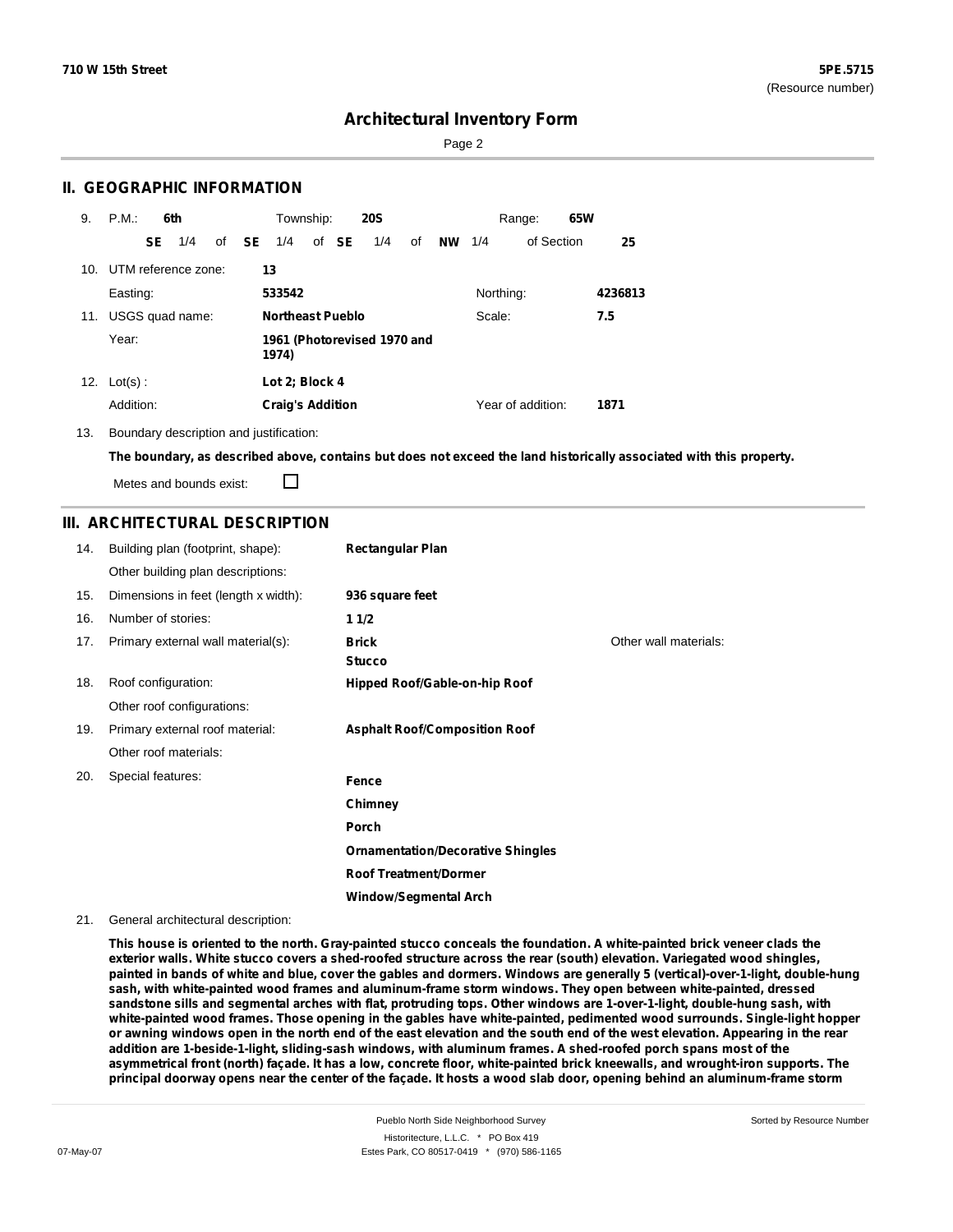Page 3

door. Above it is a segmental arch. Filling the area between the top of the door and bottom of the arch is a wood panel with an incised floral motif. A doorway opens in the rear (south) elevation. It hosts a wood slab door, opening behind a white, aluminum-frame storm door. Two concrete steps approach the door. Gray, interlocking asphalt shingles cover the gable-on-hip main roof and all other roof surfaces. Front-gabled dormers protrude from the east- and west-facing roof slopes. A hipped-roof dormer emerges from the south-facing slope. White-painted wood soffit and fascia, with projecting cornice, box the eaves. A **brick chimney protrudes from the roof's south-facing slope, just above the dormer.**

## Architectural style: 22. **Late Victorian**

Other architectural styles:

Building type:

23. Landscape or special setting features:

This property is located on terrain sloping downward from north to south, with an elevation of around 4,700 feet above mean sea level. The neighborhood features modest, one- and two-story houses. Setbacks from West 15th Street are generally the same on this block. This property is situated on the south side of West 15th Street, between 706 West 15th Street to the east and 714 West 15th Street to the west. Brick pavers cover the strip separating the sidewalk from the street. A planted-grass yard, with mature landscaping, surrounds the house. Encircling the yard is a combination of chain-link and woven-wire fences.

24. Associated buildings, features or objects:

| 1 : | Type:     | Garage                                                                                                                                                                                                                                                                                                                                                                                                                                                                                                                                                                                                       |
|-----|-----------|--------------------------------------------------------------------------------------------------------------------------------------------------------------------------------------------------------------------------------------------------------------------------------------------------------------------------------------------------------------------------------------------------------------------------------------------------------------------------------------------------------------------------------------------------------------------------------------------------------------|
|     | Describe: | A small shop building, most likely a former garage, is located on the southwest corner of the<br>property. Oriented to the north, the building appears to rest on a concrete slab. White stucco<br>clads the exterior walls. Coving the gables is white-painted board-and-batten siding. A<br>doorway opens in the west side of the front (north) elevation. Windows are 1-over-1-light,<br>double-hung sash, with blue-painted wood frames. Gray interlocking asphalt shingles cover<br>the front-gabled roof, and the rafter ends are exposed. A red-brick chimney protrudes from the<br>southeast corner. |
| 2:  | Type:     | Shed                                                                                                                                                                                                                                                                                                                                                                                                                                                                                                                                                                                                         |
|     | Describe: | A small storage shed is located on the northeast corner of the lot. Oriented to the north, the<br>building appears to lack a formal foundation. Sheets of galvanized, corrugated metal clad the<br>exterior walls. A door opens in the front (north) elevation. Sheets of corrugated metal cover the<br>front-gabled roof, and the rafter ends are exposed.                                                                                                                                                                                                                                                  |

#### **IV. ARCHITECTURAL HISTORY**

| 25. | Date of Construction:  | Estimate:                                                                                                                                               | 1900 | Actual: |                                                                                               |  |  |
|-----|------------------------|---------------------------------------------------------------------------------------------------------------------------------------------------------|------|---------|-----------------------------------------------------------------------------------------------|--|--|
|     | Source of Information: | Sanborn Fire Insurance Maps (for Pueblo, Colorado). New York: Sanborn Map and<br>Publishing Co., 1883, 1886, 1889, 1893, 1904-05, 1904-51, and 1904-52. |      |         |                                                                                               |  |  |
|     |                        | Pueblo City Directory. Pueblo, Co.; Salt Lake City; Kansas City, Mo.; and others: R.L. Polk &<br>Co. consulted 1886 through 2003.                       |      |         |                                                                                               |  |  |
|     |                        |                                                                                                                                                         |      |         | Pueblo County Office of Tax Assessor. Property information card [internet].                   |  |  |
| 26. | Architect:             | unknown                                                                                                                                                 |      |         |                                                                                               |  |  |
|     | Source of information: |                                                                                                                                                         |      |         |                                                                                               |  |  |
| 27. | Builder:               | unknown                                                                                                                                                 |      |         |                                                                                               |  |  |
|     | Source of information: |                                                                                                                                                         |      |         |                                                                                               |  |  |
| 28. | Original Owner:        | Stephen B. Sergeant                                                                                                                                     |      |         |                                                                                               |  |  |
|     | Source of information: | Co. consulted 1886 through 2003.                                                                                                                        |      |         | Pueblo City Directory. Pueblo, Co.; Salt Lake City; Kansas City, Mo.; and others: R.L. Polk & |  |  |
| 29. | Construction history:  |                                                                                                                                                         |      |         |                                                                                               |  |  |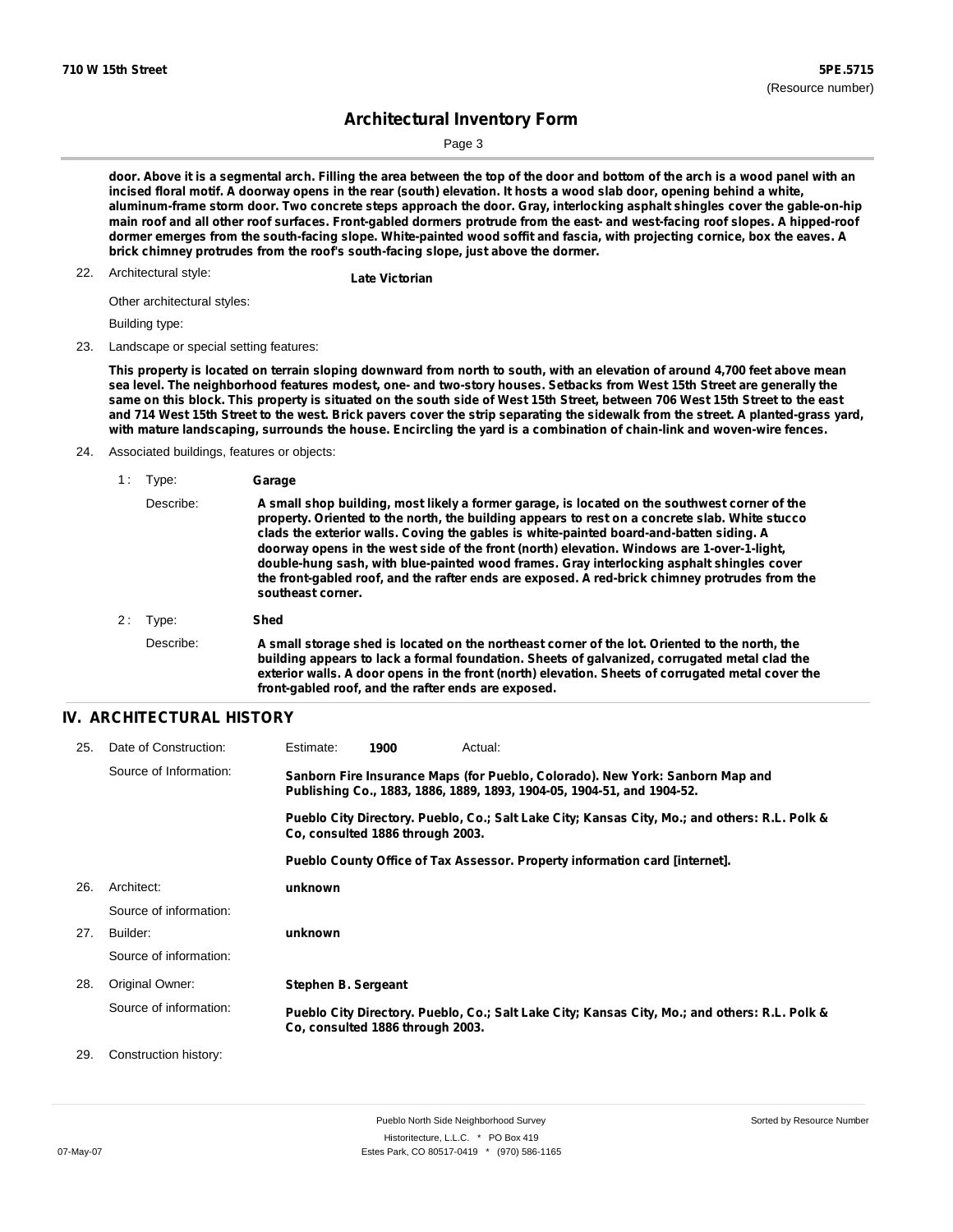Page 4

According to Pueblo County Tax Assessor records, this building was constructed in 1900. Sanborn maps and city directories corroborate a circa 1900 date of construction. The most notable alterations have been the replacement of the original porch, most likely occurring between 1950 and 1970, and the construction of the small rear addition, which dates to after 1990.

30. Location: **original** Date of move(s):

#### **V. HISTORICAL ASSOCIATIONS**

| <b>Single Dwelling</b> |
|------------------------|
|                        |

- 32. Intermediate use(s): **Single Dwelling**
- 33. Current use(s): **Single Dwelling**
- **Residence** Site type(s): 34.
- 35. Historical background:

The first owner and resident of this house, constructed around 1900, was Stephen B. Sergeant, owner of S.B. Sergeant & Company, a tea and coffee wholesaler, and proprietor of a crockery store. He was born in Pennsylvania in December 1839. His wife, Alice, was born in New York in 1846. They were married around 1864; they appear not to have had any children. They resided here with at least 2 boarders, Charles E. and Walter C. Smith, who were involved in the furniture business.

In 1909, the resident was Ferdinand Gustave Seaman, a salesman for the J.M. Gray Carriage Company. From around 1914 through at least 1919, the resident was Joseph W. Birrer, a government employee. He had three children, Ruth Thomson, Floyd **J.Birrer, and Lloyd G. Birrer. He died on September 9, 1947.**

Wilbur R. Conkle purchased this property around 1925 and resided here until his death. Conckle was a locomotive engineer, serving the Atchison, Topeka & Santa Fe (AT&SF) Railway for at least 21 years. With his wife, May P. Conkle, Wilbur had a son, Earl J. Conkle, and two daughters, Verde Conkle and Florence Edwards. Wilbur Conkle died on May 22, 1932. May and Earl **Conkle continued to reside here briefly following Wilbur's death, selling the property prior to 1940.**

The next owner and resident of this house was Albion Paul Brooke, a telegrapher for the AT&SF. With his wife, Nellie A. Brooke, Albion had five children: Mrs. R.V. Coburn, Mrs. K.V. Stone, Betty Hunter, Thomas Brooke, and Paul Wesley Brooke. Albion **Brooke died in this house on April 19, 1944. His widow remained here until prior to 1950.**

Sources of information: 36.

**Pueblo County Office of Tax Assessor. Property information card [internet].**

**Pueblo City Directory. Pueblo, Co.; Salt Lake City; Kansas City, Mo.; and others: R.L. Polk & Co, consulted 1886 through 2003.**

**Sanborn Fire Insurance Maps (for Pueblo, Colorado). New York: Sanborn Map and Publishing Co., 1883, 1886, 1889, 1893, 1904-05, 1904-51, and 1904-52.**

**"Seaman (Ferdinand Gustave)" [obituary]. Pueblo Chieftain, 18 July 1934, p. 2.**

**"Birrer (Joseph W.)" [obituary]. Pueblo Chieftain, 10 September 1947, p. 10.**

**"Conkle (Wilbur R.)" [obituary]. Pueblo Chieftain, 24 May 1932, p. 2.**

**"Conkle (May P.)" [obituary]. Pueblo Chieftain, 5 October 1949, p. 10.**

**"Brooke (Albion Paul)" [obituary]. Pueblo Chieftain, 20 April 1944, p. 2.**

**"Thomas Potter" [obituary]. Pueblo Chieftain, 25 October 1984, p. 10C.**

**U.S. Census of 1900. Precinct 3, Pueblo, Pueblo County, Colorado. Series T623, roll 128, p. 14.**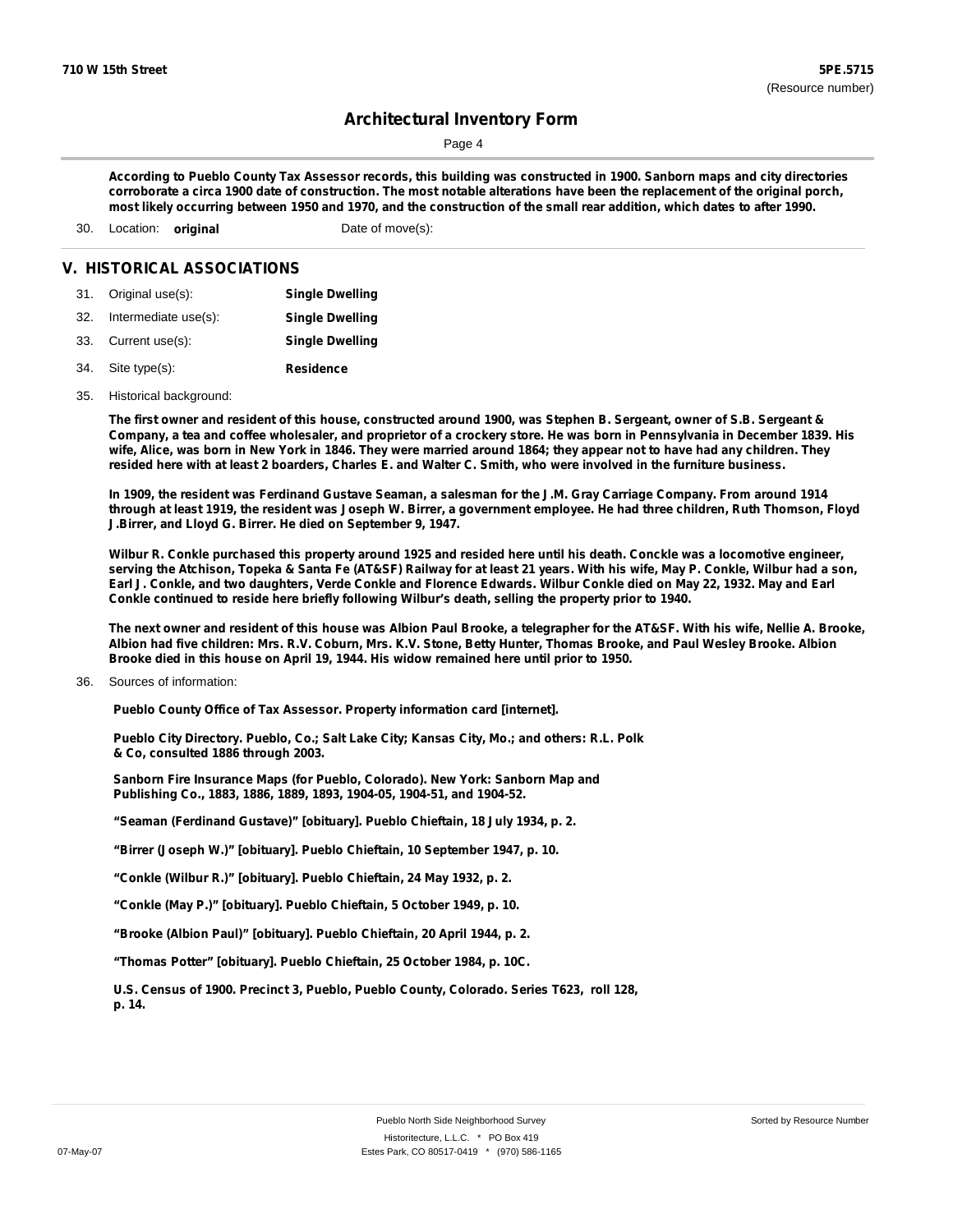۰

Sorted by Resource Number

## **Architectural Inventory Form**

Page 5

|     | <b>VI. SIGNIFICANCE</b>                                                                                                                                                                                                                |  |  |  |  |  |
|-----|----------------------------------------------------------------------------------------------------------------------------------------------------------------------------------------------------------------------------------------|--|--|--|--|--|
| 37. | Local landmark designation:<br>Yes $\Box$<br>No.<br>$\mathbf{r}_\perp$                                                                                                                                                                 |  |  |  |  |  |
|     | Designation authority:                                                                                                                                                                                                                 |  |  |  |  |  |
|     | Date of designation:                                                                                                                                                                                                                   |  |  |  |  |  |
| 38. | Applicable National Register criteria:                                                                                                                                                                                                 |  |  |  |  |  |
|     |                                                                                                                                                                                                                                        |  |  |  |  |  |
|     | A. Associated with events that have made a significant contribution to the broad pattern of our history.<br>B. Associated with the lives of persons significant in our past.<br>l I                                                    |  |  |  |  |  |
|     | C. Embodies the distinctive characteristics of a type, period, or method of construction, or represents the work<br>◚<br>of a master, or that possess high artistic values, or represents a significant and distinguished entity whose |  |  |  |  |  |
|     | components may lack individual distinction.<br>D. Has yielded, or may be likely to yield, information important in history or prehistory.                                                                                              |  |  |  |  |  |
|     | Qualifies under Criteria Considerations A through G (see manual).                                                                                                                                                                      |  |  |  |  |  |
|     | Does not meet any of the above National Register criteria.                                                                                                                                                                             |  |  |  |  |  |
|     | <b>Pueblo Standards for Designation:</b>                                                                                                                                                                                               |  |  |  |  |  |
|     | <u>1a. History</u>                                                                                                                                                                                                                     |  |  |  |  |  |
|     | Have direct association with the historical development of the city, state, or nation; or<br>$\mathbf{r}_\perp$                                                                                                                        |  |  |  |  |  |
|     | <u>1b. History</u><br>Be the site of a significant historic event; or<br>$\blacksquare$                                                                                                                                                |  |  |  |  |  |
|     | 1c. History                                                                                                                                                                                                                            |  |  |  |  |  |
|     | Have direct and substantial association with a person or group of persons who had influence on society.<br>$\blacksquare$                                                                                                              |  |  |  |  |  |
|     | 2a. Architecture                                                                                                                                                                                                                       |  |  |  |  |  |
|     | Embody distinguishing characteristics of an architectural style or type; or<br>$\Box$                                                                                                                                                  |  |  |  |  |  |
|     | 2b. Architecture                                                                                                                                                                                                                       |  |  |  |  |  |
|     | Be a significant example of the work of a recognized architect or master builder, or<br>$\mathcal{L}_{\mathcal{A}}$                                                                                                                    |  |  |  |  |  |
|     | 2c. Architecture                                                                                                                                                                                                                       |  |  |  |  |  |
|     | Contain elements of architectural design, engineering, materials, craftsmanship, or artistic merit which represent a<br>$\mathcal{L}_{\mathcal{A}}$<br>significant or influential innovation;                                          |  |  |  |  |  |
|     | 2d. Architecture                                                                                                                                                                                                                       |  |  |  |  |  |
|     | Portray the environment of a group of people or physical development of an area of the city in an era of history<br>$\mathcal{L}_{\mathcal{A}}$<br>characterized by a distinctive architectural style.                                 |  |  |  |  |  |
|     | 3a. Geography                                                                                                                                                                                                                          |  |  |  |  |  |
|     | Have a prominent location or be an established, familiar, and orienting visual feature of the contemporary city, or<br>П                                                                                                               |  |  |  |  |  |
|     | 3b. Geography                                                                                                                                                                                                                          |  |  |  |  |  |
|     | Promote understanding and appreciation of Pueblo's environment by means of distinctive physical characteristics<br>or rarity; or                                                                                                       |  |  |  |  |  |
|     | 3c. Geography                                                                                                                                                                                                                          |  |  |  |  |  |
|     | Make a special contribution to Pueblo's distinctive character.<br>$\overline{\phantom{a}}$                                                                                                                                             |  |  |  |  |  |
|     | Not Applicable                                                                                                                                                                                                                         |  |  |  |  |  |
|     | Does not meet any of the above Pueblo landmark criteria.<br>$\overline{\phantom{a}}$                                                                                                                                                   |  |  |  |  |  |
| 39. | Area(s) of Significance:<br><b>Architecture</b>                                                                                                                                                                                        |  |  |  |  |  |
| 40. | Period of Significance:<br>ca. 1900                                                                                                                                                                                                    |  |  |  |  |  |
| 41. | National:<br>Level of significance:<br>State<br>Local                                                                                                                                                                                  |  |  |  |  |  |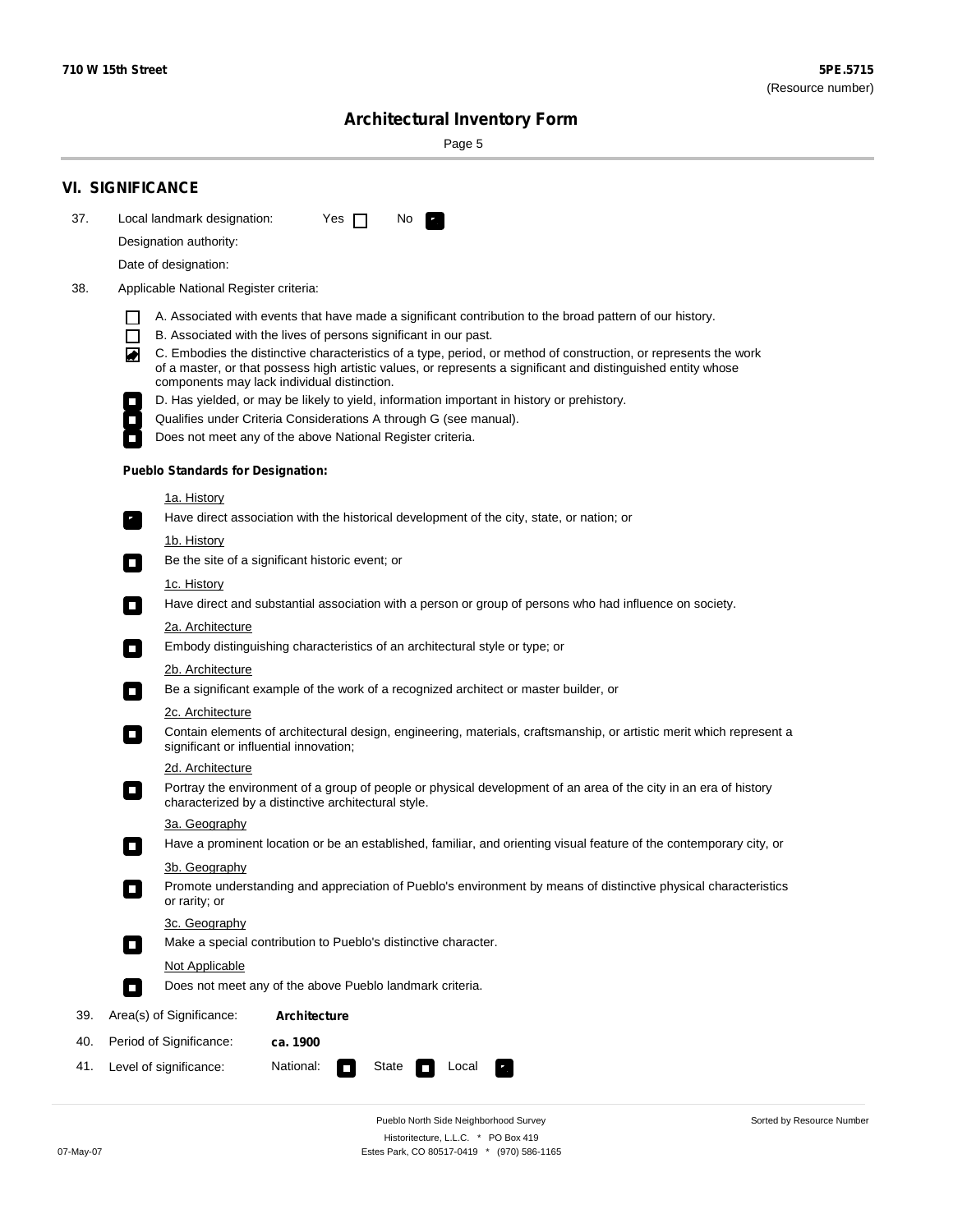Page 6

#### 42. Statement of significance:

This property is historically significant under Pueblo Local Landmark criterion 1A for its association with the development of **Pueblo's North Side Neighborhood, when more architecturally sophisticated buildings like this one joined the smaller,** plainer dwellings originally constructed here. As well, the house is architecturally significant under National Register criterion C (Pueblo Local Landmark criterion 2A) as an example of late Victorian-era domestic architecture. However, the levels of architectural and historical significance, combined with physical integrity, are not to the extent that this property would qualify for individual listing in the National Register of Historic Places, the Colorado State Register of Historic Properties, or as a City of Pueblo Landmark. It is, nonetheless, a contributing resource within any potential historic district.

Constructed around 1900, this building exhibits a moderate level of physical integrity relative to the seven aspects of integrity as defined by the National Park Service and the Colorado Historical Society: location, setting, design, materials, workmanship, feeling, and association. The replacement of the original porch and the construction of the rear addition have removed or concealed some character-defining features and slightly altered the original form. However, most of the original windows and the original wall cladding remain intact. This property retains sufficient physical integrity to convey its **architectural and historical significance.**

#### **VII. NATIONAL REGISTER ELIGIBILITY ASSESSMENT**

44. National Register eligibility field assessment: Local landmark eligibility field assessment:

**Individually eligible Not eligible** Not eligible **Need data Individually eligible Not eligible** Not eligible **Need data** No m

> Yes Yes

No

 $No$   $\neg$   $N/A$ 

 $N/A$ 

45. Is there National Register district potential? Yes

**Pueblo's North Side Neighborhood represents the evolution of the city's professional middle and upper classes. Its diversity of architectural styles and forms directly represents the city's changing economic and cultural climates. As well, the neighborhood is distinctive because it appears to have evolved independently of the area's dominant industry, steel manufacturing.** Discuss:

If there is National Register district potential, is this building contributing:

If the building is in existing National Register district, is it contributing: 46.

#### **VIII. RECORDING INFORMATION**

| 47. | Photograph numbers): | <b>CD-ROM Photo Disc: North Side Photos</b><br>File Name(s): 15thstw710                                                       |
|-----|----------------------|-------------------------------------------------------------------------------------------------------------------------------|
|     | Negatives filed at:  | <b>Special Collections</b><br><b>Robert Hoag Rawlings Public Library</b><br>100 East Abriendo Avenue<br>Pueblo, CO 81004-4290 |
| 48. | Report title:        | <b>Pueblo North Side Neighborhood Survey</b>                                                                                  |
| 49. | $Date(s)$ :          | 07/19/05                                                                                                                      |
| 50. | Recorder(s):         | <b>Adam Thomas</b>                                                                                                            |
| 51. | Organization:        | Historitecture, L.L.C.                                                                                                        |
| 52. | Address:             | <b>PO Box 419</b>                                                                                                             |
|     |                      | Estes Park, CO 80517-0419                                                                                                     |
| 53. | Phone number(s):     | (970) 586-1165                                                                                                                |

<sup>43.</sup> Assessment of historic physical integrity related to significance: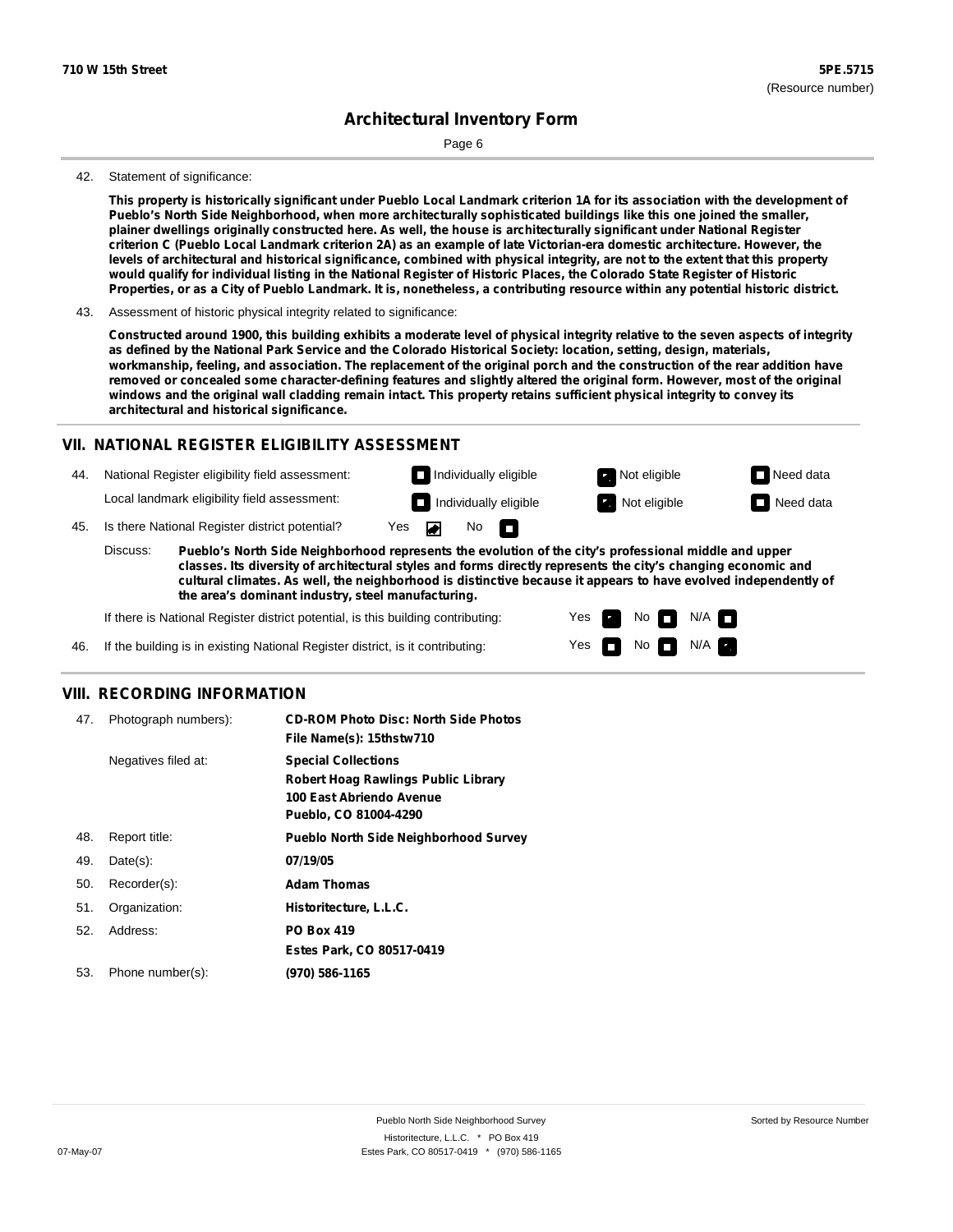Page 7